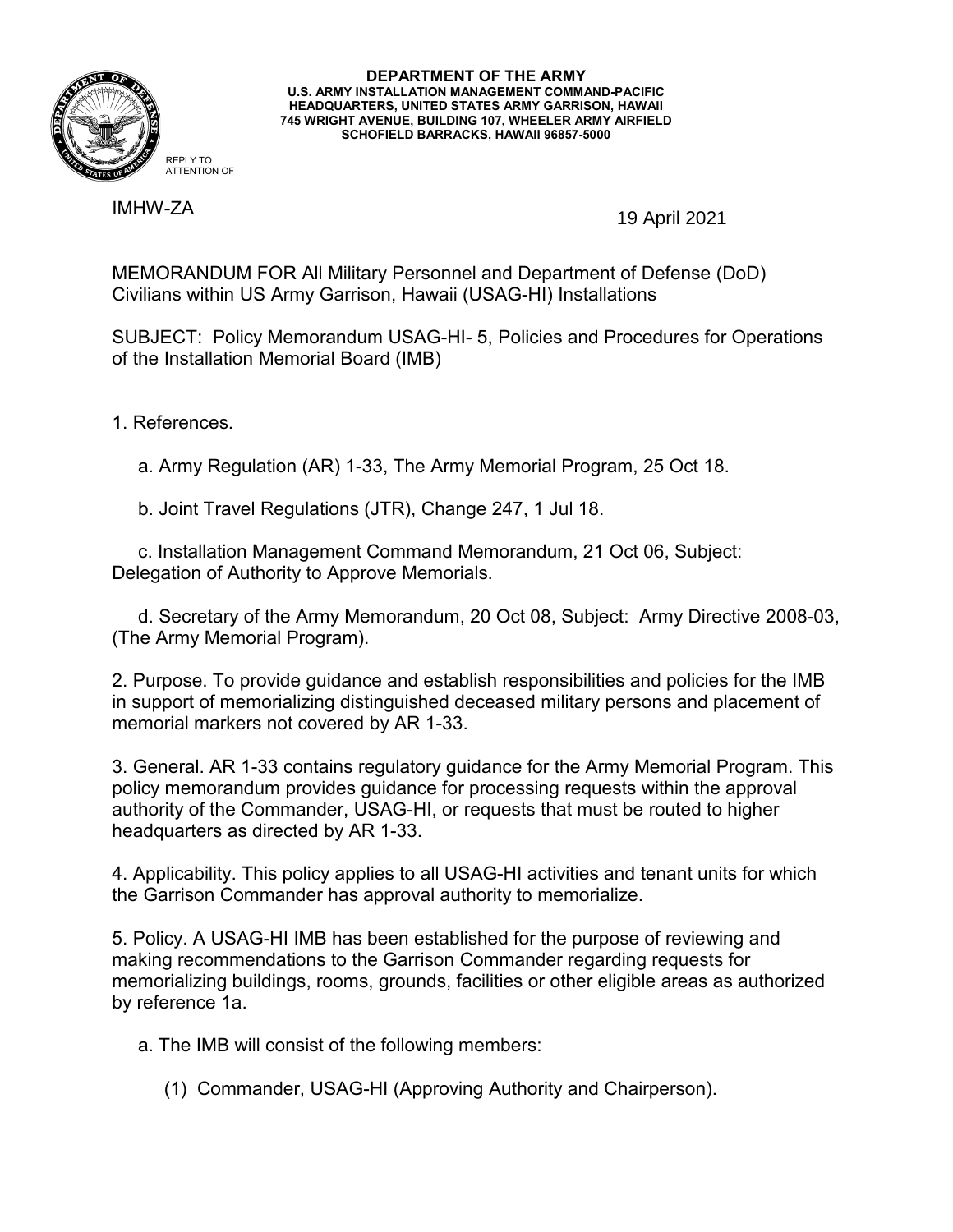SUBJECT: Policy Memorandum USAG-HI- 5, Policies and Procedures for Operations of the Installation Memorial Board (IMB)

- (2) Director, Human Resources (DHR), Member (alternate Chairperson)
- (3) Deputy CDR, US Army Garrison Hawaii (Member)
- (4) Garrison Command Sergeant Major (Member)
- (5) Commander, 8th Military Police Brigade (Member)
- (6) Director, Family and Morale, Welfare and Recreation (DFMWR), (Member)
- (7) Director, Public Works (DPW), (Member)
- (8) Director, Public Affairs Office (PAO) (Member)
- (9) United States Army, Pacific (USARPAC) Historian, Non-voting Member.
- (10) Chief, Sexual Assault Response Program (SHARP) (Member)
- (11) Deputy Chief of Staff (DCoS) (Member)
- (12) Director, Equal Employement Opportunity (Member)
- (13) United States Army, Pacific (USARPAC) Historian, Non-voting Member.

 14) Representative of unit/organization requesting memorial (as assigned), Member.

(15) Chief, Casualty and Mortuary Affairs, IMB Administrator, Non-voting Member.

b. Memorial Criteria.

 (1) Normally, only deceased persons will be memorialized in accordance with AR 1-33, para 2-2. Exceptions can be made only under the criteria specified in Army Directive 2008-03, 20 Oct 08. (See Encl 4.)

 (2) Individuals considered for a memorial action must have been assigned to, or have served with, units within the area of responsibility of the USAG-HI, or have a close Family or personal association with the State of Hawaii.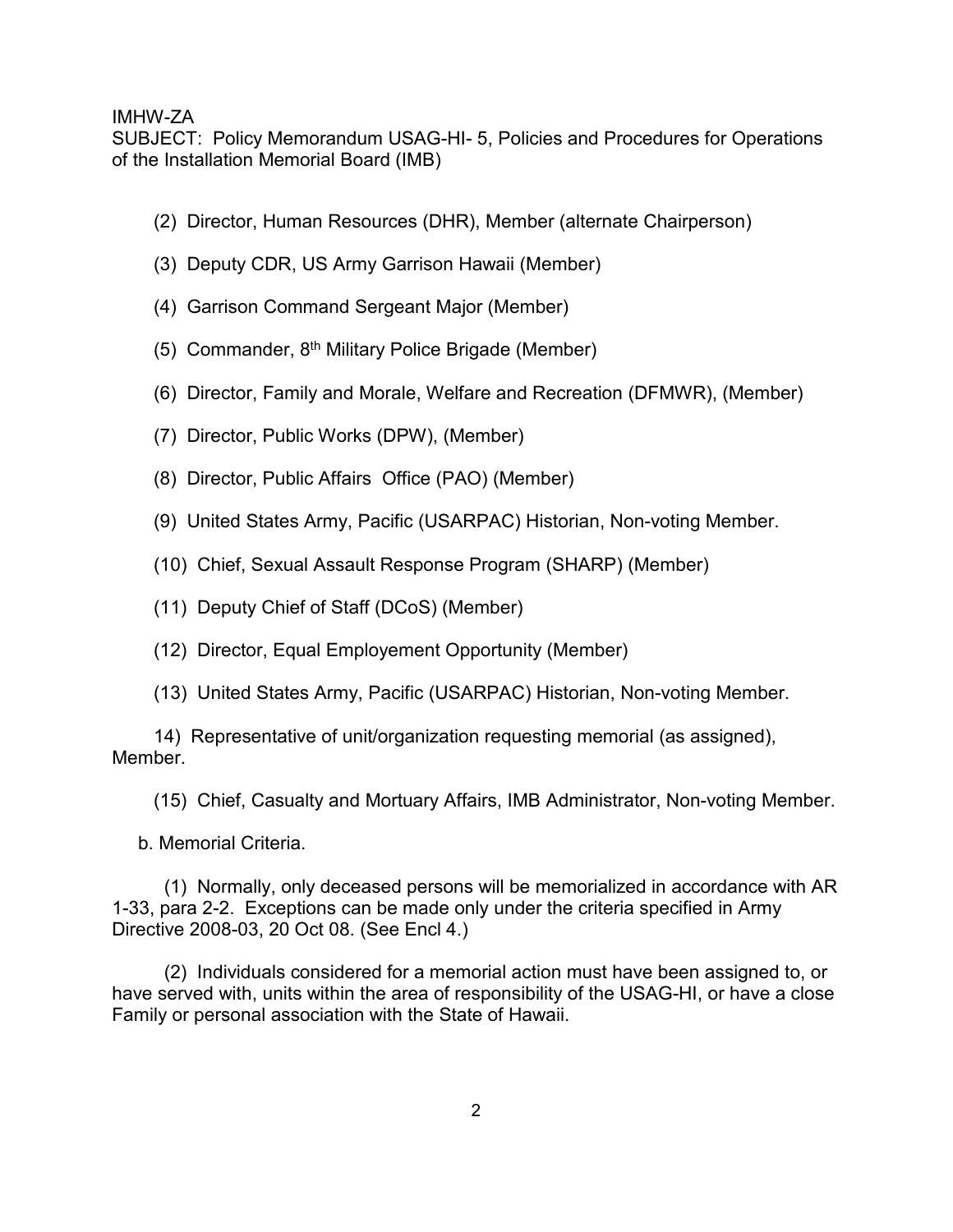SUBJECT: Policy Memorandum USAG-HI- 5, Policies and Procedures for Operations of the Installation Memorial Board (IMB)

 (3) Facilities should be named for persons with ranks or grades comparable to those of the main users of the building or facility.

 (4) When possible, facilities should be named for persons whose careers or actions were important to, and well known in, the locality where memorialized.

 (5) Commanders making nominations should keep in mind that the memorial program is designed:

(a) To honor deceased heroes or other distinguished men and women of all races in our society.

 (b) To present them as inspirations to their fellow Soldiers, Family members, Civilian employees, and other citizens.

 (6) Renaming actions are strongly discouraged; they are seldom appropriate and strong resistance can be expected from local residents, heirs, historical societies, and others. Renaming of streets in particular should be avoided due to the expense and time-consuming nature of the collateral actions required (revising official maps, revising U.S. Postal Service directories, etc.). However, if renaming becomes appropriate, it is done by the same authority that approved the original action.

(7) Consideration for nominating individuals for the memorial program within the policy stated in 5, above, should normally use the following order of priority:

(a) Recipients of the Congressional Medal of Honor who have not yet been memorialized.

(b) Recipients of the Distinguished Service Cross who have not yet been memorialized.

(c) All others deserving memorialization, including those killed in the Global War on Terror or other contingency operations.

6. Procedures.

a. The Board will meet quarterly or as required by the IMB administrator.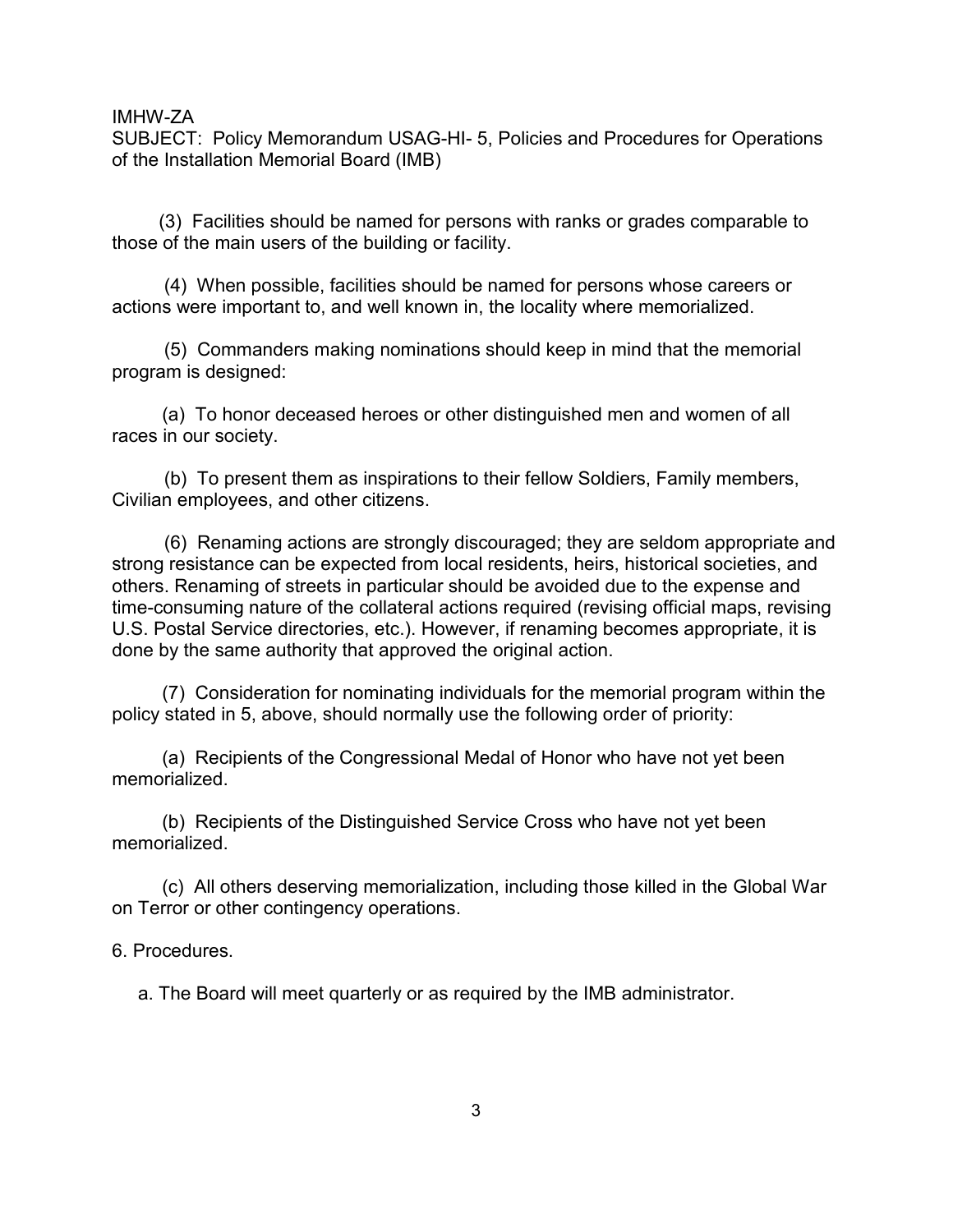SUBJECT: Policy Memorandum USAG-HI- 5, Policies and Procedures for Operations of the Installation Memorial Board (IMB)

 b. Requests for memorialization of new construction should be submitted sufficiently in advance to ensure that suitable lettering and plaques may be incorporated into the construction project.

 c. The memorialization of existing structures or facilities will be accomplished in a manner which best blends with the facility itself and other nearby facilities. The Director, Public Works will be responsible for providing advice from an architectural standpoint.

 d. The organization/unit or activity seeking the memorial action will be responsible for all costs pertaining to the memorial, to include the plaques, dedication ceremony, travel expenses for next of kin if invited (no more than 2), and related expenses.

 e. In addition to exterior memorials (see AR 1-33, para 2-7), the interior of the building will contain an appropriate plaque bearing information about the individual being memorialized. A typical standard interior plaque specification is as follows: Serp top shape; 18' x 24" bronze; dark brown background; concealed mounting; 3-D photograph; 10" camera-ready artwork; flat band border; flat Roman letters.

 f. The name of the facility to be memorialized will be approved or disapproved by vote of the board and concurrence of the Garrison Commander. The criteria by which the request/nomination will be evaluated are those set forth in AR 1-33, paragraph 2-2.

 g. The IMB administrator will avoid duplicate memorials by coordinating as necessary with Headquarters, Department of the Army, (DAAG-PE) Washington, D.C. 20310.

 h. Request(s) for memorials will be forwarded to the IMB administrator and will include:

 (1) Memorandum signed by the Commander, battalion level or higher, and written in accordance with AR 1-33, para 2-3, as follows:

(2) The name, grade or rank, and branch of service of the deceased person.

(3) Biographical data and photo for each nominee.

 (4) Outstanding achievements which will form the basis for the recommendation to include first hand "testimonials" (e.g., letters or emails) from Soldiers or leaders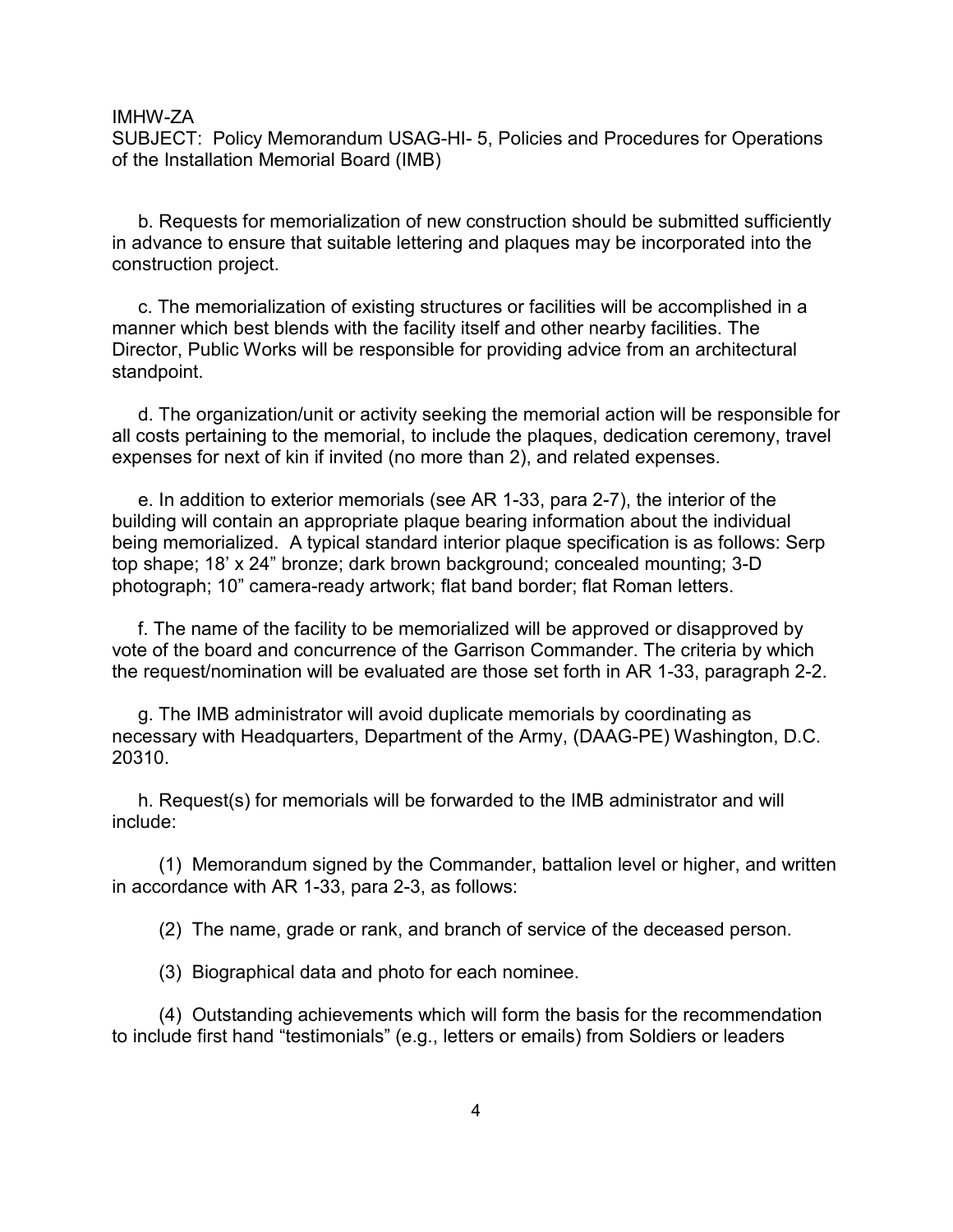SUBJECT: Policy Memorandum USAG-HI- 5, Policies and Procedures for Operations of the Installation Memorial Board (IMB)

surrounding the account of what the Soldier or person did that would warrant this prestigious honor.

 (5) Type of memorial recommended, including location, dimensions and construction material. (See para 2-7, AR 1-33.)

(6) Specific building, facility, or project recommended as a proper memorial.

(7) Proposed plaque/memorial inscription (and wall display, if inside of a facility).

(8) Data to support association of the person with the installation or project.

i. Staffing will be accomplished IAW Enclosure 1.

j. The distribution of approved actions will be as prescribed in AR 1-33, para 2-4.

 k. To avoid any possibility of embarrassment to the command and to the visiting relatives, the DPW will ensure the IMB is informed at the earliest possible time when a named facility is to be demolished, documenting for the record the reasons for destruction of the facility.

7. Local Procedures.

 a. There will be a grace period of one year from date of death or when all investigations of death are completed (whichever is later) prior to nominating an individual. This includes deaths that occurred during military training and off-duty. Memorial actions may be requested immediately after the grace period.

 b. The DHR has been designated as the proponent for coordinating memorial matters for the installation and to administer correspondence outside the command. Neither the DHR or the IMB have funding (Appropriated/Nonappropriated) for these procedures, cannot commit troops or other resources for operational requirements involved in ceremonies or dedications, nor do they have the means to obtain inscriptions, portraits, signs or plaques for named facilities. These actions are the responsibility of the recommending or proponent activity. Other general responsibilities are as follows:

 (1) The DHR will maintain archival records of past memorial actions and a standing list of individuals eligible to be memorialized (Medal of Honor Recipients, or other distinguished individuals meeting the required qualifications).